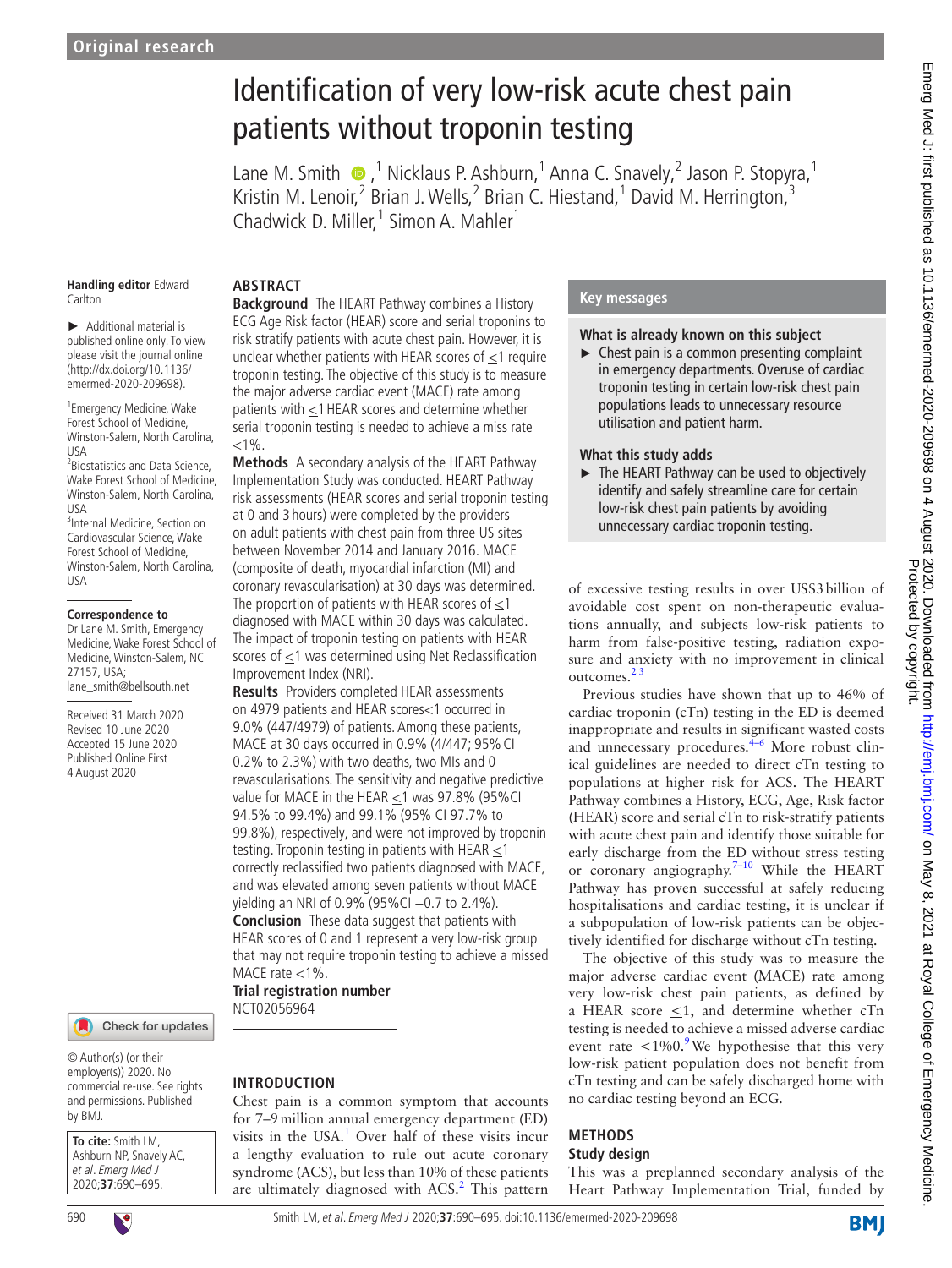the Donaghue Foundation and the Association of American Medical Colleges, and conducted between November 2013 and January 2016. Details of the study methods have been previously published.<sup>[9 10](#page-5-4)</sup> While there was no patient involvement in this study's design or analysis, patient representatives were involved in dissemination methods.

#### **Study setting and population**

The study was conducted at three hospitals in the Piedmont Region of North Carolina: Wake Forest Baptist Medical Center (114000 annual ED visits), Wake Forest Lexington Medical Center (37000 annual ED visits) and Wake Forest Davie Medical Center (12000 annual ED visits). The study used a preimplementation and postimplementation design with a wash-in period between exposures to allow provider acclimation to the HEART Pathway. During the preimplementation period providers used 'usual care' for chest pain assessment while the HEART Pathway was used during the postimplementation period. The wash-in period limited carry-over effects from the prior treatment, while providing an opportunity to β-test the electronic health record (EHR)-based HEART Pathway clinical decision support (CDS) tool and train providers. At Wake Forest Baptist Medical Center and Wake Forest Davie Medical Center, participants were accrued into the preimplementation cohort from November 2013 to October 2014 and the postimplementation cohort from February 2015 to January 2016 with a wash-in period

from November 2014 to January 2015. Wake Forest Lexington Medical Center accrued patients into the preimplementation cohort from January to July 2015 and the postimplementation cohort from August 2015 to January 2016 with a 1-month wash-in period. Wake Forest Baptist and Davie Medical Centers used the Siemens Ultra ADVIA Centaur TnI-Ultra (Siemens, Munich, Germany; URL 0.040ng/L) troponin assay and Wake Forest Lexington Medical Center used the Beckman Coulter Access troponin assay (Beckman Coulter, Indianapolis, Indiana, USA; URL 0.030ng/L) during this study.

Included in this analysis were adult ED patients  $(≥21$ years of age) in the postimplementation and wash-in periods being investigated for chest pain due to possible ACS with a completed HEAR assessment. Patients presenting with chest pain and no evidence of ST-segment elevation myocardial infarction (STEMI) on ECG were eligible for the assessment if at least one cTn was ordered by the clinician. Patients with incomplete HEAR assessments such as those without a HEAR score calculation or without information on ECG or coronary artery disease (CAD) were also excluded (n=820). Patients with an acute ischaemic ECG ( $\geq 1$  mm of ST depression or T wave inversion in contiguous leads) and those with known CAD (prior MI, prior coronary revascularisation or known coronary stenosis ≥70%) were considered high-risk and not included in this analysis ( $n=1170$ ). [Figure](#page-1-0) 1 illustrates the flow of patients into the study.



<span id="page-1-0"></span>**Figure 1** Participant flow diagram. A total of 4979 patients were accrued in the postimplementation and wash-in periods. A total of 820 patients were excluded for not having HEART pathway assessments. A total of 1170 patients were excluded for being obviously high risk, leaving 3809 patients who were eligible for hear score calculation using the HEART pathway CDS tool. CAD, coronary artery disease; CDS, clinical decision support; HEAR, History ECG Age Risk factor.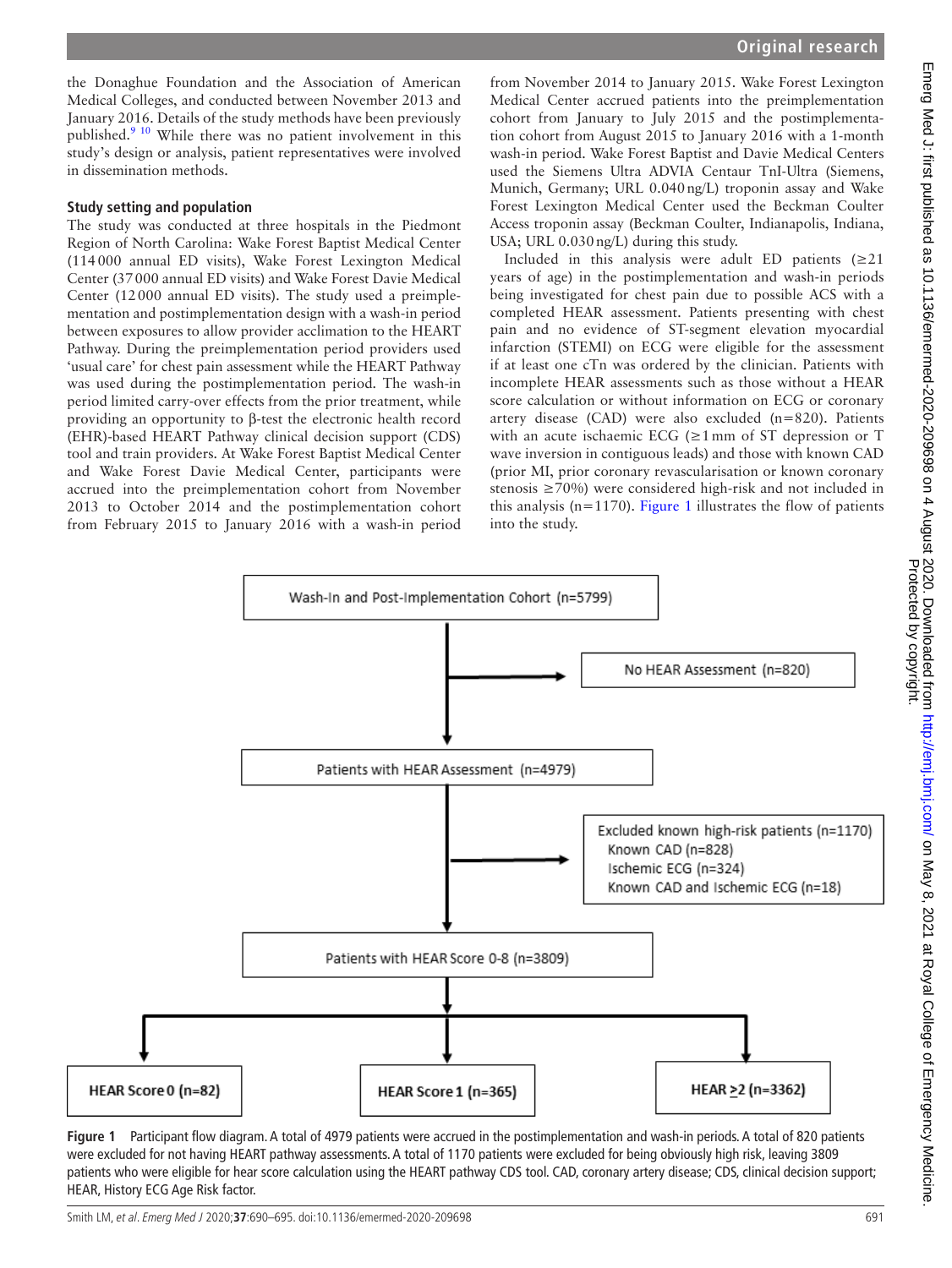#### **Study protocol**

HEAR scores (without troponin) incorporating only the history, ECG, age and risk factor aspects of the HEART Pathway Assessment were calculated as part of the HEART Pathway accelerated diagnostic protocol using an interactive CDS tool that was fully integrated into the EHR. ED providers saw an interruptive pop-up alert for the HEART Pathway tool as a Best Practice Advisory in the EHR for any adult patient with chest pain and at least 1 cTn ordered in the postimplementation and wash-in periods. Providers were prompted to answer a series of objective, binary questions about the clinical features of the chest pain and ECG abnormalities to prospectively risk-stratify eligible patients in real time while identifying as non-low-risk those patients with STEMI, known CAD, or acute ischaemic changes on ECG such as new ST-segment depression in contiguous leads. The CDS calculated the history, ECG, age and risk factor components of the HEART Pathway assessment based on the provider's responses to a validated algorithm within the software.<sup>9 10</sup> Key differences between the HEART score and HEART Pathway assessment are summarised in [online supplementary appendix 2.](https://dx.doi.org/10.1136/emermed-2020-209698) cTn measurements were then incorporated through a direct link to the laboratory orders and the complete HEART Pathway Assessment was automatically calculated from the HEAR score and 0 and 3hours cTn measures. Patients deemed low risk were those with HEAR scores≤3and without elevated cTn values, while patients with HEAR scores≥4, elevated cTn, known CAD or ischaemic ECG changes were classified as non-low risk. Low-risk patients were targeted for early discharge without objective cardiac testing and non-low-risk patients were recommended for further testing or admission. For this analysis, patients with a HEAR score of  $\leq$ 1 were considered very-low-risk.

Data from initial ED presentation to discharge from the ED, observation unit or inpatient ward were extracted from the health system (Clarity-Epic Systems, Verona, Wisconsin, USA). Patient demographics, medical history, cardiovascular risk factors, comorbidities, cTn results, provider's HEART Pathway assessments, disposition, diagnoses and vital status were obtained using prevalidated, structured EHR variables or diagnoses and procedure codes (Current Procedural Terminology, International Classification of Diseases, 9th revision and 10th revision).<sup>[11 12](#page-5-5)</sup> The EHR was used for within-network return visits, along with insurers' claims data and state death index data to determine 30-day outcomes. We used claims data on patients insured by Blue Cross Blue Shield of North Carolina (the most frequent private insurer in the state), MedCost and North Carolina Medicaid. Death index data were extracted from the North Carolina State Center for Health Statistics. Patients with incomplete follow-up were considered to be free of 30-day MACE.

#### **Measures**

MACE at 30 days, a composite of death, MI and revascularisation for any reason (emergent or elective), was the primary outcome. Coronary revascularisation rate was defined as coronary artery bypass grafting, stent placement or other percutaneous coronary intervention. MI and coronary revascularisation were determined from validated diagnosis and procedure codes from prior cardiovascular trials.<sup>[11 12](#page-5-5)</sup>

#### **Data analysis**

Sensitivity, specificity, positive predictive value (PPV), negative predictive value (NPV), positive likelihood ratio (+LR), negative LR (−LR) for ruling out or predicting MACE during the 30-day follow-up period were calculated for patients with HEAR

<span id="page-2-0"></span>**Table 1** Characteristics of patients with HEAR(History ECG Age Risk factor) scores of 0, 1 and greater than 1

| <b>Characteristic</b> | $HEAR=0$<br>$(n=82)$ | $HEAR = 1$<br>$(n=365)$ | HEAR > 1<br>$(n=3362)$ | *P value |
|-----------------------|----------------------|-------------------------|------------------------|----------|
| Age (year)            | $35\pm7$             | $39\pm9$                | $55 + 14$              | < 0.001  |
| Female sex            | 42 (51.2%)           | 197 (54.0%)             | 1937 (57.6%)           | 0.10     |
| Race                  |                      |                         |                        | < 0.001  |
| Caucasian             | 52 (63.4%)           | 200 (54.8%)             | 2122 (63.1%)           |          |
| <b>Black</b>          | 17 (20.7%)           | $117(32.1\%)$           | 1056 (31.4%)           |          |
| Other                 | 13 (15.9%)           | 48 (13.2%)              | 184 (5.5%)             |          |
| Ethnicity             |                      |                         |                        |          |
| Hispanic              | $8(9.8\%)$           | 39 (10.7%)              | 146 (4.3%)             | < 0.001  |
| <b>Risk factors</b>   |                      |                         |                        |          |
| Hypertension          | $7(8.5\%)$           | 83 (22.7%)              | 2048 (60.9%)           | < 0.001  |
| <b>Diabetes</b>       | $0(0\%)$             | 19 (5.2%)               | 850 (25.3%)            | < 0.001  |
| Hyperlipidaemia       | $2(2.4\%)$           | 30 (8.2%)               | 1273 (37.9%)           | < 0.001  |
| Family history        | $0(0\%)$             | 40 (11.1%)              | 858 (26.3%)            | < 0.001  |
| Smoking               | 33 (40.2%)           | 185 (50.7%)             | 1938 (57.6%)           | < 0.001  |
| Obesity               | $9(11.0\%)$          | 130 (35.6%)             | 1654 (49.2%)           | < 0.001  |
| <b>Deaths</b>         | $1(1.2\%)$           | $1(0.3\%)$              | 12 (0.4%)              | 0.68     |
| MI                    | $0(0\%)$             | $2(0.5\%)$              | 151 (4.5%)             | < 0.001  |
| Revascularisation     | $0(0\%)$             | $0(0\%)$                | 81 (2.4%)              | < 0.001  |

Deaths, MI (myocardial infarction), and revascularisation were measured at 30 days. \*P values compare patients with HEAR scores greater than 1 with those less than or equal to 1.

score 0, HEAR score  $\leq 1$  and HEAR score  $\leq 1$  with troponin. For the latter, a patient had to have a HEAR score  $\leq 1$  and 2 negative troponins to be considered low risk, so only those patients with adequate troponin measurements were included in this group (n=3278). Corresponding exact binomial 95% CIs were computed for sensitivity, specificity, PPV and NPV. For the +LRand −LR, 95% CIs were calculated using the method of Simel *et al*. [13](#page-5-6) Consistent with prior studies, patients with incomplete follow-up (14.3%, 543/3809) were considered free of  $30$ -day MACEs for the primary analysis.<sup>8 14</sup> A sensitivity analysis was performed using only those patients with complete follow-up ([online supplementary appendix 1\)](https://dx.doi.org/10.1136/emermed-2020-209698). Performance of HEAR score  $\leq$ 1 and HEAR score  $\leq$ 1 with troponin were compared among those patients with adequate troponin measurements using the net reclassification improvement index (NRI) which quantifies how well the addition of troponin testing improved the detection of MACE (higher NRI would indicate greater improvement with the addition of troponin testing).<sup>[15](#page-5-8)</sup> Statistical analysis was performed using R V.3.5.1 (<www.R-project.org>).

## **RESULTS**

## **Cohort**

During the wash-in and postimplementation study periods 5799 patients were accrued and HEAR assessments were completed in 85.9% (4979/5799) of those patients. In patients with HEAR assessments, HEAR scores of <1 occurred in 9.0% (447/4979) of patients with 1.6% (82/4979) and 7.3% (365/4979) of patients scored as 0 and 1, respectively. [Table](#page-2-0) 1 summarises cohort demographics for patients with HEAR scores of 0, 1 and greater than 1. Patients with HEAR scores>2 were significantly older, had more comorbid diseases and suffered higher rates of MI and revascularisation than those with HEAR scores  $\leq 1$  (p $< 0.001$  for all measurements).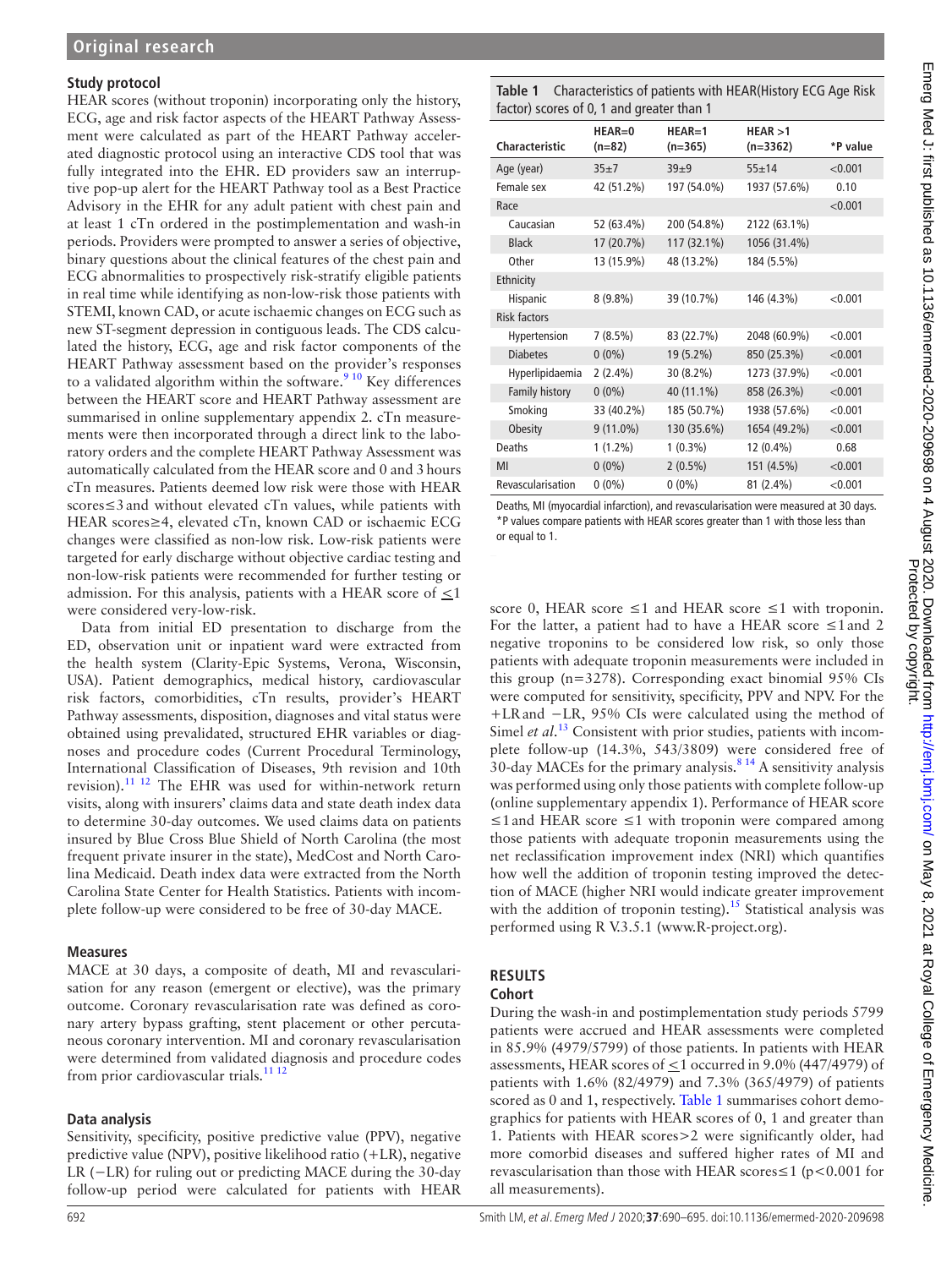<span id="page-3-0"></span>

| <b>Risk score</b> | <b>HEAR 0</b>                  | $HEAR \leq 1$                 | $HEAR \leq 1 + troponin$     |
|-------------------|--------------------------------|-------------------------------|------------------------------|
|                   | (95% CI)                       | (95% CI)                      | (95% CI)                     |
|                   | n=3809                         | $n = 3809$                    | $n = 3278$                   |
| Sensitivity       | 99.5%                          | 97.8%                         | 99.4%                        |
|                   | $(97.0\% \text{ to } 100.0\%)$ | (94.5% to 99.4%)              | (96.9% to 100.0%)            |
| Specificity       | $2.2\%$                        | 12.2%                         | $9.2\%$                      |
|                   | $(1.8\% \text{ to } 2.8\%)$    | $(11.2\% \text{ to } 13.3\%)$ | $(9.2\% \text{ to } 10.3\%)$ |
| <b>PPV</b>        | 4.9%                           | $5.3\%$                       | $5.9\%$                      |
|                   | $(4.2\% \text{ to } 5.6\%)$    | $(4.6\% \text{ to } 6.1\%)$   | $(5.1\% \text{ to } 6.9\%)$  |
| <b>NPV</b>        | 98.8%                          | 99.1%                         | 99.7%                        |
|                   | $(93.4\% \text{ to } 100.0\%)$ | (97.7% to 99.8%)              | (98.1% to 100.0%)            |
| $+LR$             | 1.017                          | 1.114                         | 1.095                        |
|                   | $(1.005 \text{ to } 1.029)$    | $(1.087 \text{ to } 1.142)$   | $(1.078 \text{ to } 1.112)$  |
| $-LR$             | 0.245                          | 0.179                         | 0.061                        |
|                   | $(0.034 \text{ to } 1.748)$    | $(0.068 \text{ to } 0.473)$   | $(0.009 \text{ to } 0.430)$  |

cTn, cardiac troponin; HEAR, History ECG Age Risk factor ; LR, likelihood ratio; NPV, negative predictive value; PPV, positive predictive value.

#### **Safety**

MACE at 30 days occurred in 0.9% (4/447; 95%CI 0.2% to 2.3%) of patients with a HEAR score  $\leq$  1 with two deaths, two MIs and 0 revascularisations. Both deaths occurred due to complications from malignancies that were unrelated to acute coronary syndrome. In patients with a HEAR score of 0, the MACE rate was 1.2% (1/82; 95%CI 0.03% to 6.6%) while 0.8% (3/365; 95%CI 0.2% to 2.4%) of patients with a HEAR score of 1 had MACE. [Table](#page-3-0) 2 summarises test characteristics of very low-risk patients (HEAR score <1) with or without troponin testing. HEAR score sensitivity and NPV for ruling out MACE were similar and excellent in very low-risk patients with or without troponin testing (sensitivity HEAR score  $\leq$  1970.8%,

95% CI 94.5% to 99.4% vs HEAR score  $\leq 1$  plus troponin 99.4%–95%CI 96.9% to 100.0%). Moreover, specificity and the PPV for predicting MACE were poor in these low-risk patients, and the addition of troponin testing lowered the specificity (HEAR score <1 120.2%–95%CI 11.2% to 13.3% vs HEAR score  $\langle 1 \rangle$  plus troponin 9.2%–95% CI 9.2% to 10.3%). A sensitivity analysis including only patients with complete follow-up did not substantively change results (see [online supplementary](https://dx.doi.org/10.1136/emermed-2020-209698) [appendix 1](https://dx.doi.org/10.1136/emermed-2020-209698)).

[Table](#page-3-1) 3 describes the patient characteristics of positive and negative reclassifications for MACE events in very low-risk patients. No patients with a HEAR score of 0 had elevated troponin testing. Among the two patients a HEAR score of 1 and elevated troponin measurements, one was in the setting of cocaine use. Troponin testing in patients with HEAR scores<1 correctly reclassified two patients with MACE (two MIs), and was elevated among seven patients without MACE yielding an NRI of 0.9% (95%CI −0.7 to 2.4%). Based on the NRI, there was no significant improvement in risk classification when adding troponin to a HEAR score of  $\leq$ 1 (p=0.26).

#### **DISCUSSION**

Herein, we objectively identify a population of patients with chest pain with the potential to be safely discharged from the ED without cTn testing. Among patients with a HEAR score  $\leq 1$ , MACE at 30 days occurred in 0.9% with two deaths, two MIs and 0 revascularisations. Thus, the point estimate for MACE at 30 days among patients with a HEAR score <1 was under the 1% benchmark that is generally considered the threshold of acceptability. However, the boundaries of the 95% CI for MACE, which extend from 0.2% to 2.3%, suggest that additional validation is needed before adopting a strategy of excluding ACS based on a HEAR score  $\leq$ 1without cTn testing<sup>[16](#page-5-9)</sup>

<span id="page-3-1"></span>**Table 3** Summary of positive and negative reclassifications due to cTn testing along with non-reclassified mace events among very low-risk chest pain patients with hear score <1

| <b>Positive reclassifications</b>                                                                    | <b>Patient characteristics</b>                                                                                                                                                                                                                         |  |
|------------------------------------------------------------------------------------------------------|--------------------------------------------------------------------------------------------------------------------------------------------------------------------------------------------------------------------------------------------------------|--|
| Type 2 MI                                                                                            | A 47-year-old man with HEAR score 1; frequent cocaine abuse and chronic elevation in cTn on multiple visits; no intervention                                                                                                                           |  |
| Type 2 MI                                                                                            | A 56-year-old woman with HEAR score 1; acute chest tightness and peak cTn of 7.950 ng/mL; widely patent coronary arteries and cardiac<br>catheterization consistent with Takotsubo cardiomyopathy                                                      |  |
| <b>Negative reclassifications</b>                                                                    | <b>Patient characteristics</b>                                                                                                                                                                                                                         |  |
| Pericarditis                                                                                         | A 42-year-old woman with HEAR score 1; recurrent, pleuritic chest pain and peak cTn of 0.417 ng/mL; mild, non-obstructive disease on cardiac<br>catheterisation                                                                                        |  |
| Pericarditis                                                                                         | A 38-year-old woman with HEAR score 1; sharp, pleuritic chest pain and single cTn elevation of 0.127 ng/mL; negative CTA of the chest and<br>cardiac MRI                                                                                               |  |
| Undifferentiated chest pain                                                                          | A 34-year-old man with HEAR score 1 and acute chest pain; initial cTn elevated to 0.050 ng/mL and normal subsequent values; no intervention                                                                                                            |  |
| Non-Ischaemic ventricular<br>tachycardia                                                             | A 45-year-old man with HEAR score 1; polysubstance abuse and unstable monomorphic ventricular tachycardia; cTn elevation peaked at<br>0.418 ng/mL after multiple attempts at cardioversion; widely patent coronary arteries on cardiac catheterisation |  |
| Undifferentiated chest pain                                                                          | A 58-year-old woman with HEAR score 1; recurrent chest pain and palpitations; single cTn elevation to 0.067 ng/mL thought to be laboratory<br>error; no intervention.                                                                                  |  |
| Undifferentiated chest pain                                                                          | A 29-year-old man with HEAR score 1, non-exertional, acute chest pain and isolated cTn elevation to 0.042 ng/mL thought to be laboratory<br>error; negative stress echocardiogram                                                                      |  |
| <b>Breast cancer</b>                                                                                 | A 48-year-old woman with HEAR score 1, metastatic breast cancer, pleuritic chest pain, and malignant pleural effusions; peak cTn 0.084 mg/<br>nL; pain attributed to effusions and treated with tube thoracostomy                                      |  |
| <b>Non-reclassified MACE events</b>                                                                  |                                                                                                                                                                                                                                                        |  |
| Death from lymphoma                                                                                  | A 43-year-old man with HEAR score 0, shortness of breath, chest pain, hypoxia and diffuse lymphadenopathy from lymphoma; death within<br>24 hours of admission from complications related to malignancy                                                |  |
| Death from lung cancer*                                                                              | A 50-year-old man with stage IV neuroendocrine lung cancer, atrial fibrillation with a rapid ventricular response, and chest pain; single normal<br>troponin was performed; discharged to hospice within 30 days                                       |  |
| *Indicates a patient not included in net reclassification analysis due to in adequate troponin data. |                                                                                                                                                                                                                                                        |  |

cTn, cardiac troponin; HEAR, History ECG Age Risk factor; MACE, major adverse cardiac event; MI, myocardial infarction.

Smith LM, et al. Emerg Med J 2020;**37**:690–695. doi:10.1136/emermed-2020-209698 693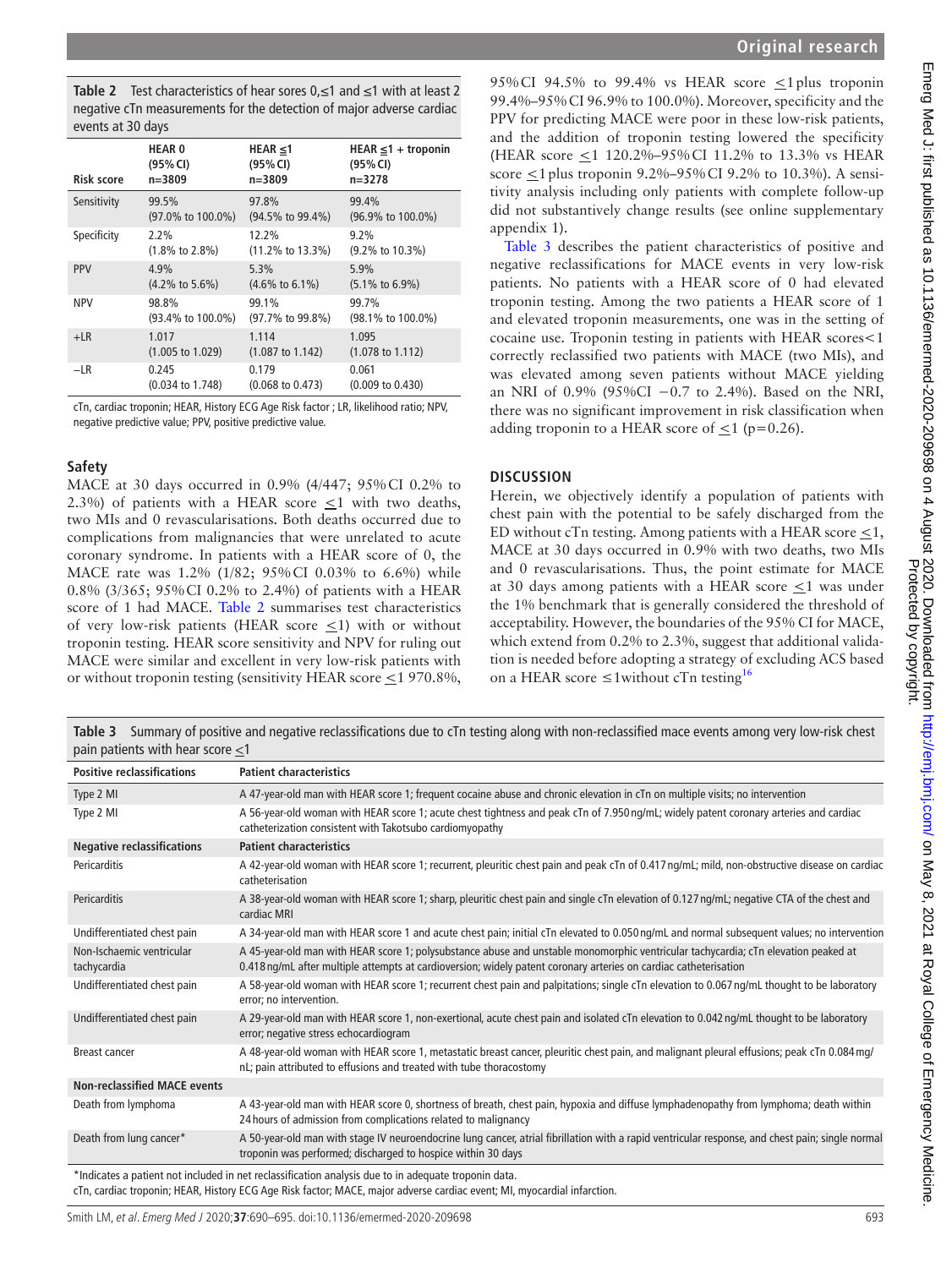Closer examination of the deaths in the 30-day follow-up period finds that the patients succumbed to complications from metastatic cancer that were unrelated to ACS. Although one patient had a single troponin measurement performed in the ED, both patients had multiple indications for admission at the time of ED presentation aside from chest pain such as significant tachycardia, arrhythmia or hypoxia. Thus, there were no unexpected cardiac deaths attributable to ACS in this low-risk cohort making our calculations of the sensitivity and NPV for MACE very conservative estimations of what most clinicians will encounter in practice. Moreover, careful evaluation of patients with positive cTn values ([table](#page-3-1) 3) suggests that the vast majority of these patients had acute or chronic myocardial injury without type 1 or 2 MI from conditions such as pericarditis or malignancy, and a few were attributed to laboratory error by the clinical team. In these cases, the addition of cTn testing produced a low NRI, lowered specificity for MACE, increased non-therapeutic testing and possibly resulted in admission that was not value added to the visit.

Prior studies used accelerated diagnostic pathways to facilitate early discharge for low-risk patients, but these studies incorporated at least one measurement of cTn to safely exclude  $MACE.<sup>16–19</sup>$  However, increased use of cTn testing in low-risk populations with atypical symptoms or lacking ischaemic ECG findings is associated with downstream unnecessary resource use.[4 6](#page-5-2) Patients presenting with atypical symptoms such as shortness of breath or fatigue are identified as potential populations where cTn testing may be value lost as these are associated with inappropriate cTn use and less likely to benefit from angiography or secondary prevention than patients with chest pain.<sup>4</sup> On the other hand, ours is the first study to identify a sizeable cohort of chest pain patients who are at very low-risk for ACS and unlikely to benefit from any cTn testing as the addition of troponin testing lowered specificity with no real improvement in the PPV or NPV. If further validated, this could represent a significant improvement in ED value (laboratory costs, length of stay, etc) when applied to the 7–9million annual chest pain visits that occur each year in the USA. In our study, positive reclassifications for MACE, based on the use of cTn, occurred in the setting of type 2 MI due to cocaine use or Takotsubo (stressinduced) cardiomyopathy. While the latter is rare, the incidence of MI in patients with chest pain after cocaine use is between 0.7% and 6.0%.[20](#page-5-10) Current recommendations support the use of accelerated diagnostic pathway in these patients since they generally have favourable outcomes at 1 year.<sup>[21 22](#page-5-11)</sup> However, all of these pathways recommend some form of cTn testing, and it is reasonable to expect that patients with type 2 MIs due to cocaine use benefit from medical therapies such as benzodiazepines and aspirin. $^{23}$  $^{23}$  $^{23}$  Thus, we support the approach of measuring cTn even in very low-risk patients who abuse cocaine or other stimulants.

Finally, our findings are specific to the HEART Pathway and should not be generalised to other accelerated diagnostic pathways or risk scores including the original HEART score. The HEART Pathway uses a modified HEART score, which has key structural differences from the HEART score (see [online supple](https://dx.doi.org/10.1136/emermed-2020-209698)[mentary appendix 2](https://dx.doi.org/10.1136/emermed-2020-209698)). For example, the HEART score uses clinician gestalt to classify the suspiciousness of the history, while the HEART Pathway replaces the subjective components of the HEART score with objective binary questions and applies an algorithm to quantify each HEAR score element.<sup>9 10 24 25</sup> The HEART Pathway also prompts clinicians for specific ECG abnormalities such as non-specific T-wave abnormalities, bundle branch blocks and paced rhythms to calculate an ECG score rather than relying on the clinician to recognises these abnormalities as significant.

Furthermore, the HEART score is often manually calculated which may lower reproducibility and reliability compared with a pathway integrated into the EHR. We have previously demonstrated that the HEART Pathway is superior to estimations of risk based on gestalt and feel that the objective nature of the HEART Pathway is a key safety feature.<sup>[26](#page-5-13)</sup>

#### **Limitations**

The study's pre–postinterrupted time series design has limitations compared with randomised design. For example, provider maturation effects may adversely impact the validity of our results. Moreover, reliance on an EHR to identify events may be less accurate than traditional methods of performing follow-up. There were also some inequities in patient accrual into the posimplementation and preimplementation phases that may have created some selection bias due to availability of the HEART Pathway tool for non-chest pain presentations at later time points. Although our three sites were diverse in size and location, our results may not be generalisable to other parts of the US or different healthcare systems. For example, European studies have noted higher rates of MACE and MI than seen in our study population which may lower the NPV of our findings when applied to these populations.[27 28](#page-5-14) We also performed our analysis on a smaller subset of a larger cohort which can amplify the effects of verification and selection biases. Larger prospective studies are needed to validate our findings prior to concluding that all patients with a HEAR score <1can be safely discharged without troponin testing. It is also possible that safety events related to the index visit occurred beyond the 30-day follow-up period. Finally, our population of interest was selected to be low risk by excluding patients having an STEMI on initial ECG, previously diagnosed obstructive CAD or acute ischaemia on ECG. Thus, our findings are not generalisable to the larger population of ED patients having chest pain.

#### **CONCLUSIONS**

Patients with objectively calculated HEAR scores of 0 and 1 using the HEART Pathway are at very low-risk for MACE and unlikely to benefit from cTn testing. If performed, cTn testing is unlikely to predict adverse events from ACS and may contribute to non-therapeutic downstream testing. Patients with acute chest pain who abuse cocaine or other stimulants but are otherwise low risk may benefit from cTn testing. Multisite prospective validation is needed to determine if foregoing troponin testing in these patients will safely improve value.

**Contributors** SAM oversaw the study design, provided key edits to this manuscript and is responsible for the overall content as guarantor. LS and ACS performed the primary data analysis and manuscript writing as well as assisting with the study design. NPA, DMH, BH, CDM, and BJW assisted with study design and manuscript editing. KML assisted with data analysis.

**Funding** Donaghue Foundation and the Association of American Medical Colleges.

**Competing interests** SAM receives research funding from Roche Diagnostics, Abbott Point of Care, Ortho Clinical Diagnostics, Creavo Medical Technologies, PCORI, AHRQ and NHLBI (1 R01 HL11826301). He is a consultant for Roche Diagnostics and Amgen. SAM is the chief medical officer for Impathiq. JPS receives research funding from Roche Diagnostics and Abbott Point of Care. LS receives research funding from Forest Devices and the NHLBI (1 R01 HL144624-01). CDM receives research funding from Abbott, Siemens, NHLBI 118263, Creavo Medical Technologies.

**Patient and public involvement** Patients and/or the public were not involved in the design, or conduct, or reporting, or dissemination plans of this research.

**Patient consent for publication** Not required.

**Ethics approval** The study was approved by our Institutional Review Board (IRB00025114).